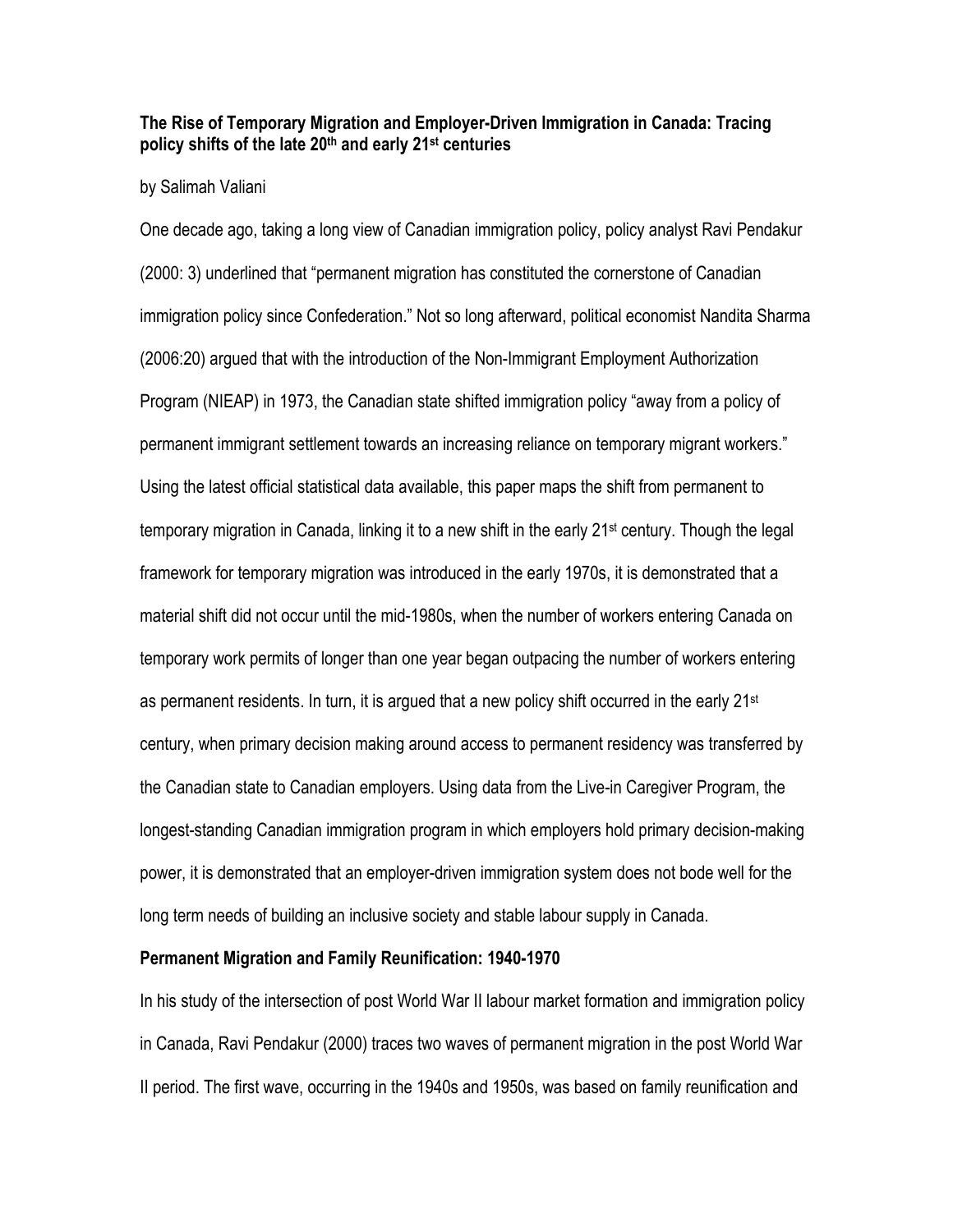immigration from Europe. Reflecting international discussions around human rights and principles of anti-racism, and perhaps more importantly, the diminishing number of immigration applications from Europe, discriminatory selection criteria were removed from Canadian immigration legislation beginning in 1962. The second wave of permanent migration was thus based on family reunification and labour force requirements, leading to increasing numbers of Asian, African and Latin American immigrants settling in Canada in the 1960s and 1970s.

Family reunification was key in both waves of migration following World War II. Due to the socially accepted notion that workers should migrate along with their families, workers were able to settle with the crucial support of spouses and other immediate family members. Society as a whole was seen to benefit via immediate population growth and future labour force expansion. As shown in the table below, each worker migrating to Canada was likely accompanied by at least one family member in most years.

Along with family reunification, permanent migration and the accompanying legal status of permanent residency consists of several other rights and entitlements which have come to be known as the basic starting point for inclusion in Canadian society. Most important among these are rights protection under municipal, provincial and federal legislation, mobility rights, or the right to choose one's place(s) of work and residence, eventual access to citizenship and hence participation in political decision making.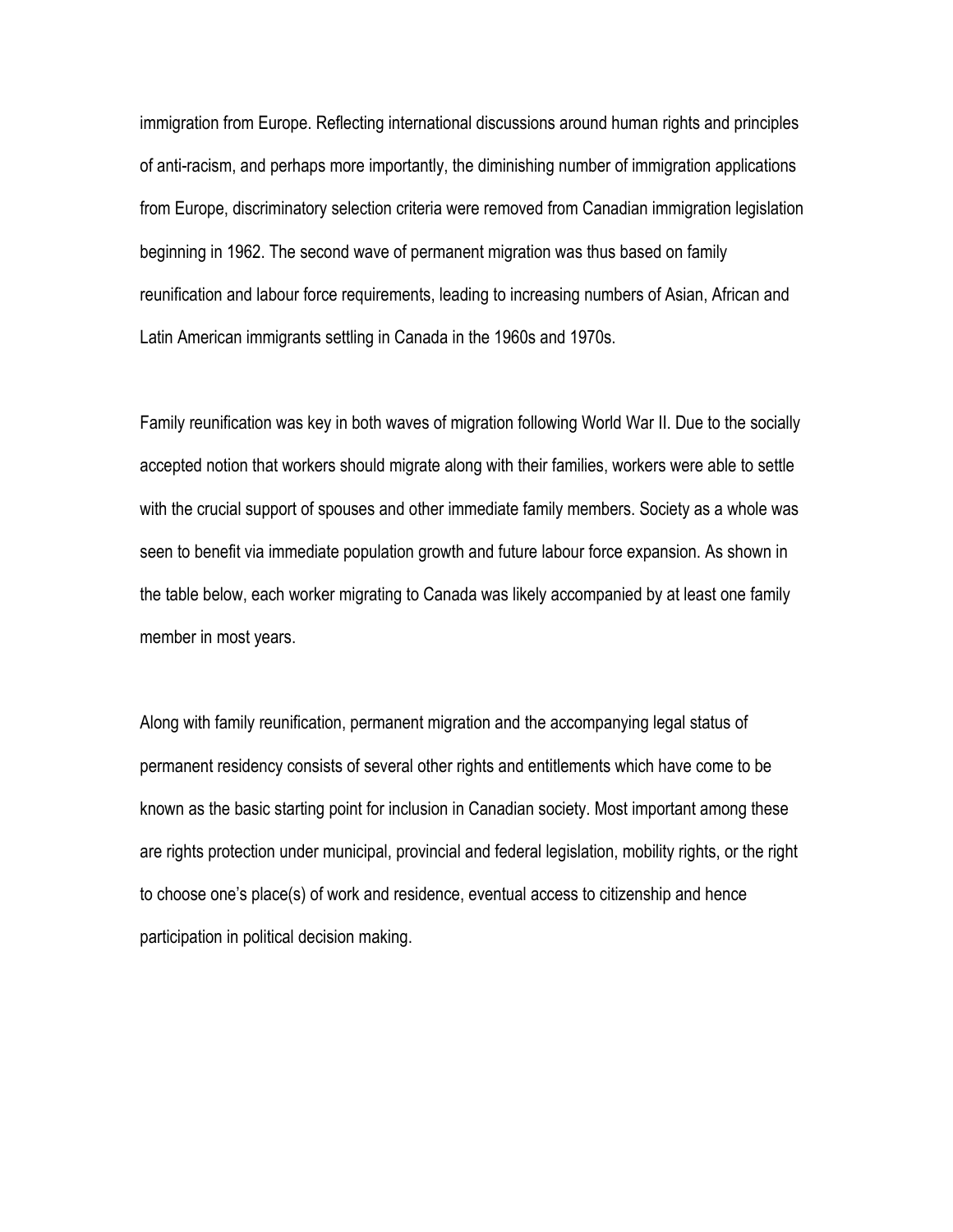|      | Immigrant Workers* | Immigrant Non-Workers** |
|------|--------------------|-------------------------|
| 1966 | 99,210             | 95,533                  |
| 1967 | 119,539            | 103,337                 |
| 1968 | 95,446             | 88,528                  |
| 1969 | 84,349             | 77,182                  |
| 1970 | 77,723             | 69,990                  |
| 1971 | 61,282             | 60,618                  |
| 1972 | 59,432             | 62,574                  |
| 1973 | 92,228             | 91,972                  |
| 1974 | 106,083            | 112,382                 |
| 1975 | 81,189             | 106,692                 |
| 1976 | 61,461             | 87,968                  |
| 1977 | 47,625             | 67,289                  |
| 1978 | 35,211             | 51,102                  |
| 1979 | 48,234             | 63,862                  |

## **Table 1. Permanent Migration and Family Reunification, 1966-1979**

**Sources: Manpower and Immigration; Immigration Division (1970-1978); Employment and Immigration Canada (1978-1979)** 

\*Counted by "intended occupational groups."

\*\*Includes spouses, children, students and others.

### **Material Shift, 1980s: from Permanent Migration to Temporary Labour Migration**

From around the mid-1980s, workers in Canada on temporary employment authorizations for more than one year began outpacing the number of workers permitted entry on a permanent basis. (Please refer to Tables 2 and 3 below)i Through the 1980s, workers in the teaching, services, clerical, and fabricating/assembly/repair sectors figured in the top five sectors for which temporary work authorizations of more than one year were issued. (Employment and Immigration Canada 2005) For the most part, workers on temporary employment authorizations do not enjoy the basic rights and entitlements accorded to permanent residents: family reunification, rights protection under various levels of legislation, mobility rights, and eventual access to citizenship.

The increased use of temporary migrant workers was part and parcel of growing employer preference for what is known today as a flexible labour force, the major driver of labour market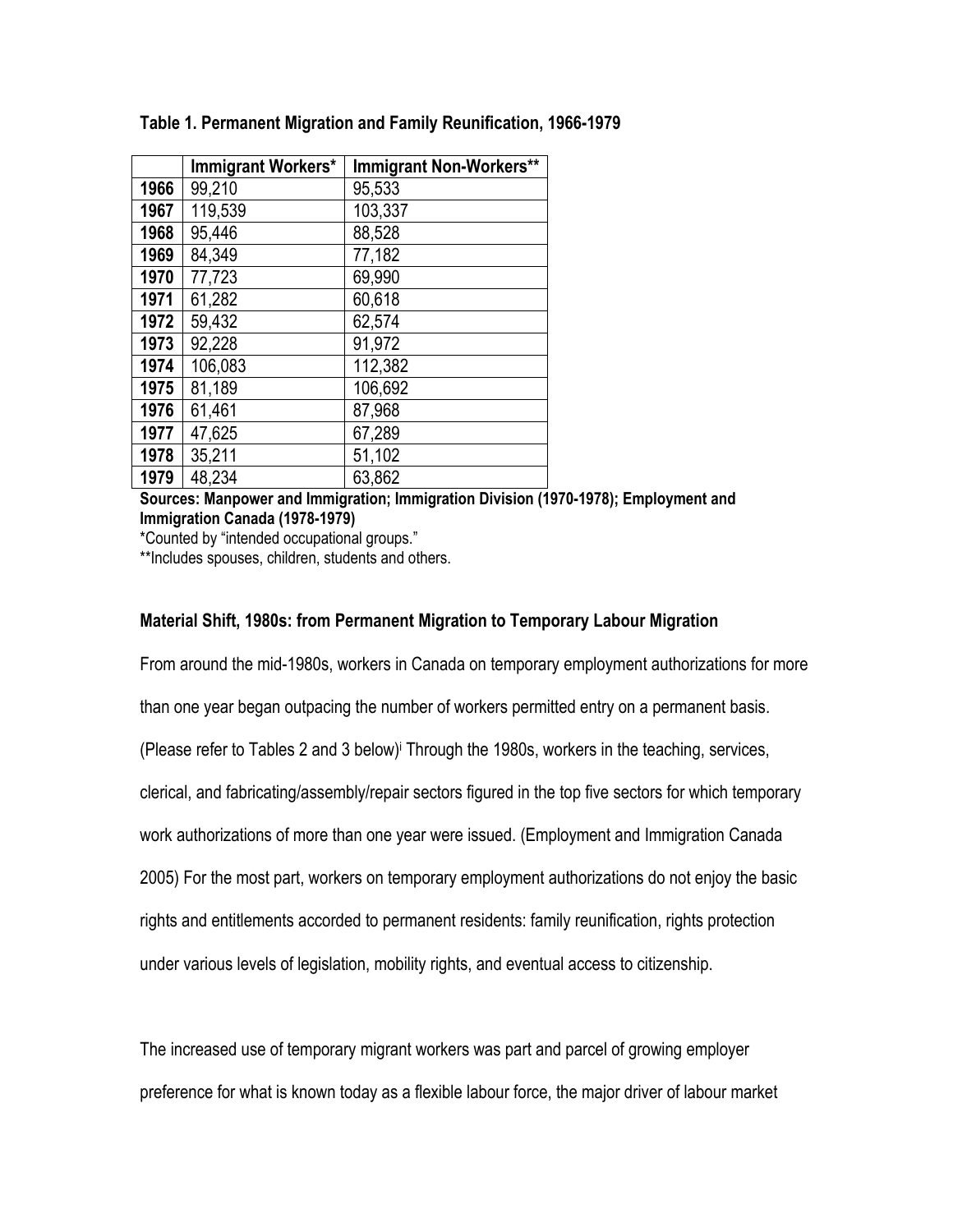restructuring occurring in Canada from the late 1970s onward. Two key aspects of labour market restructuring are legislative changes and changing employment forms. Beginning with legislative changes, the federal Anti-Inflation Program of 1975-78 limited the increase of salaries of employees of federal and crown corporations, federal and some provincial public sector employees, and employees of large private sector firms. Following from this, several provinces instituted wage restraint programs through the 1980s and 1990s. Combined with back-to-work legislation introduced by the federal and provincial governments through the 1970s and 1980s, wage restraint programs severely affected the collective bargaining power of unionized workers, rendering them more 'flexible' to the plans and needs of employers. (McBride and Shields 1997, 67-69) Another major element of labour market restructuring via legislative change is the easing of state regulation of workplaces, including decreased state monitoring of employers and enforcement of employment contracts – a process which began unfolding in the 1980s and continues today in some provinces.

The abandoning of full employment policies in most rich countries in the early 1980s went hand-inhand with the rise of non-standard employment forms. In Canada, between 1975 and 1985, the number of part-time employment positions (i.e. 30 hours per week or less) increased by 78 per cent while the number of full-time positions increased by a mere 15 per cent. (Shields and Russell 1994, 330) Taking into account the broad range of non-standard employment beyond part-time work, including temporary-help agency work, short-term work, and self-employment, non-standard employment represented one half of all new jobs created between 1981 and 1986. (Economic Council of Canada, as cited by Shields and Russell 1994, 330) The use of non-standard employment forms allows employers to shift the risk of business downturns to workers and persisted following the end of the 1982-1984 recession. Non-standard employment forms also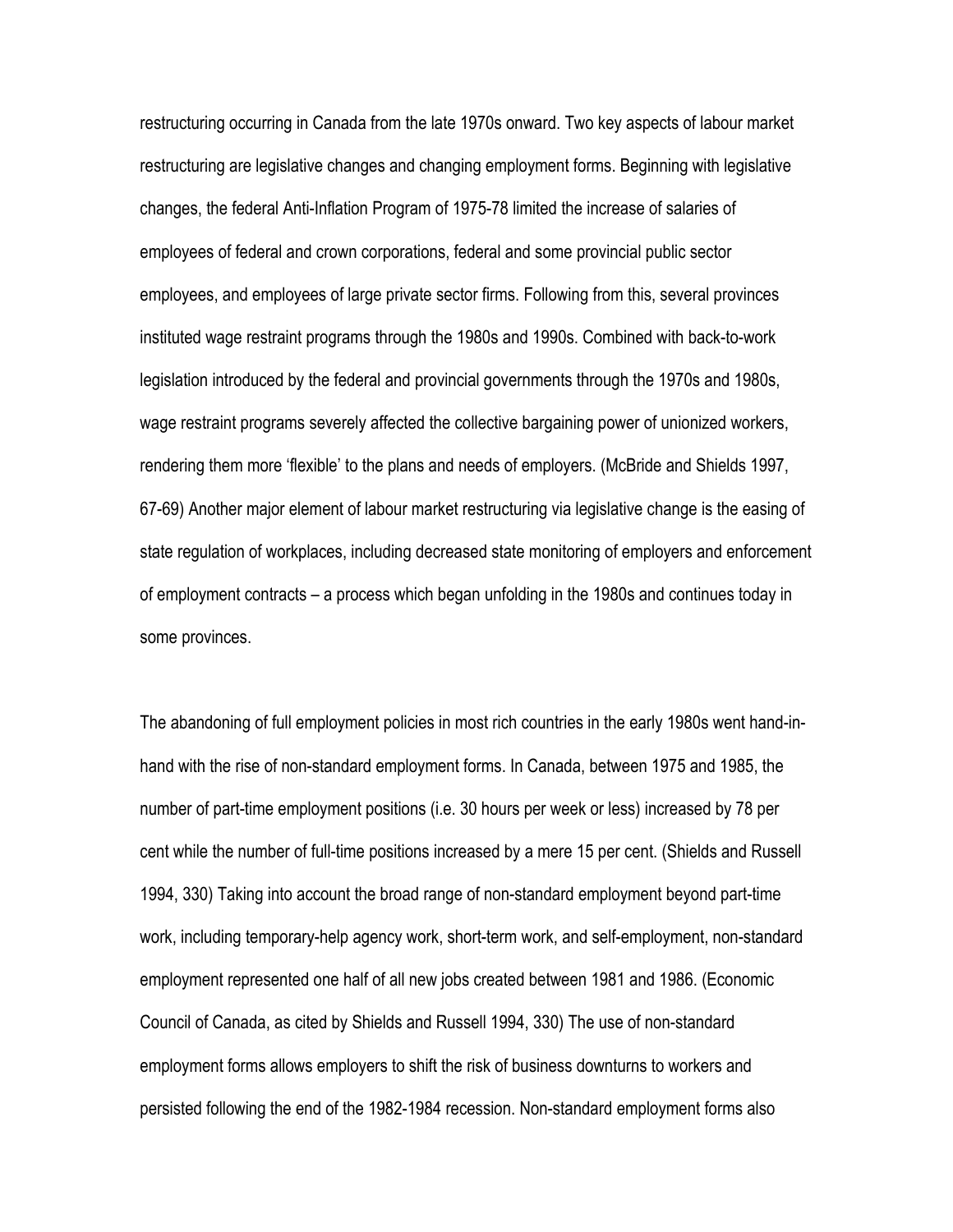allow employers to reduce labour costs. In 1984, for instance, the average hourly wage of a parttime worker was two thirds that of an average full-time worker performing the same work. (Burke 1986 as cited by Shields and Russell 1994, 335) Similarly, in the same year, temporary and casual workers – many of which were likely temporary migrant workers – earned 43 per cent less than full time, permanent workers in equivalent positions. (Shields and Russell 1994, 335)

| Table 2. The Rise of Temporary Migration: Immigrant Workers and Temporary Migrant |  |
|-----------------------------------------------------------------------------------|--|
| Workers Compared, 1980-1989                                                       |  |

|      | Immigrant Workers* | <b>Employment Authorizations, Long-Term**</b> |
|------|--------------------|-----------------------------------------------|
| 1980 | 63,745             | 29,181                                        |
| 1981 | 56,969             | 44,990                                        |
| 1982 | 55,472             | $n/a***$                                      |
| 1983 | 37,109             | n/a                                           |
| 1984 | 38,500             | n/a                                           |
| 1985 | 38,453             | 69,953                                        |
| 1986 | 48,200             | 78,244                                        |
| 1987 | 76,712             | 97,624                                        |
| 1988 | 76,350             | 126,313                                       |
| 1989 | 98,227             | $n/a***$                                      |

**Sources: Manpower and Immigration; Immigration Division (1970-1978); Employment and Immigration Canada (1978-1989)** 

\*Counted by "intended occupational groups."

\*\*Includes workers employed in Canada on temporary work authorizations for more than one year (as defined in Immigration Regulations, 1978/Immigration Act, 1976).

\*\*\*For the years 1982-1984, only aggregated figures are available: long-term and short-term employment authorizations combined. They are excluded here due to the extremely high number of short-term (i.e. less than one year) work authorizations.

\*\*\*\*Without explanation, from 1989 to 1996, data on temporary residents cease to be included in immigration statistic archives.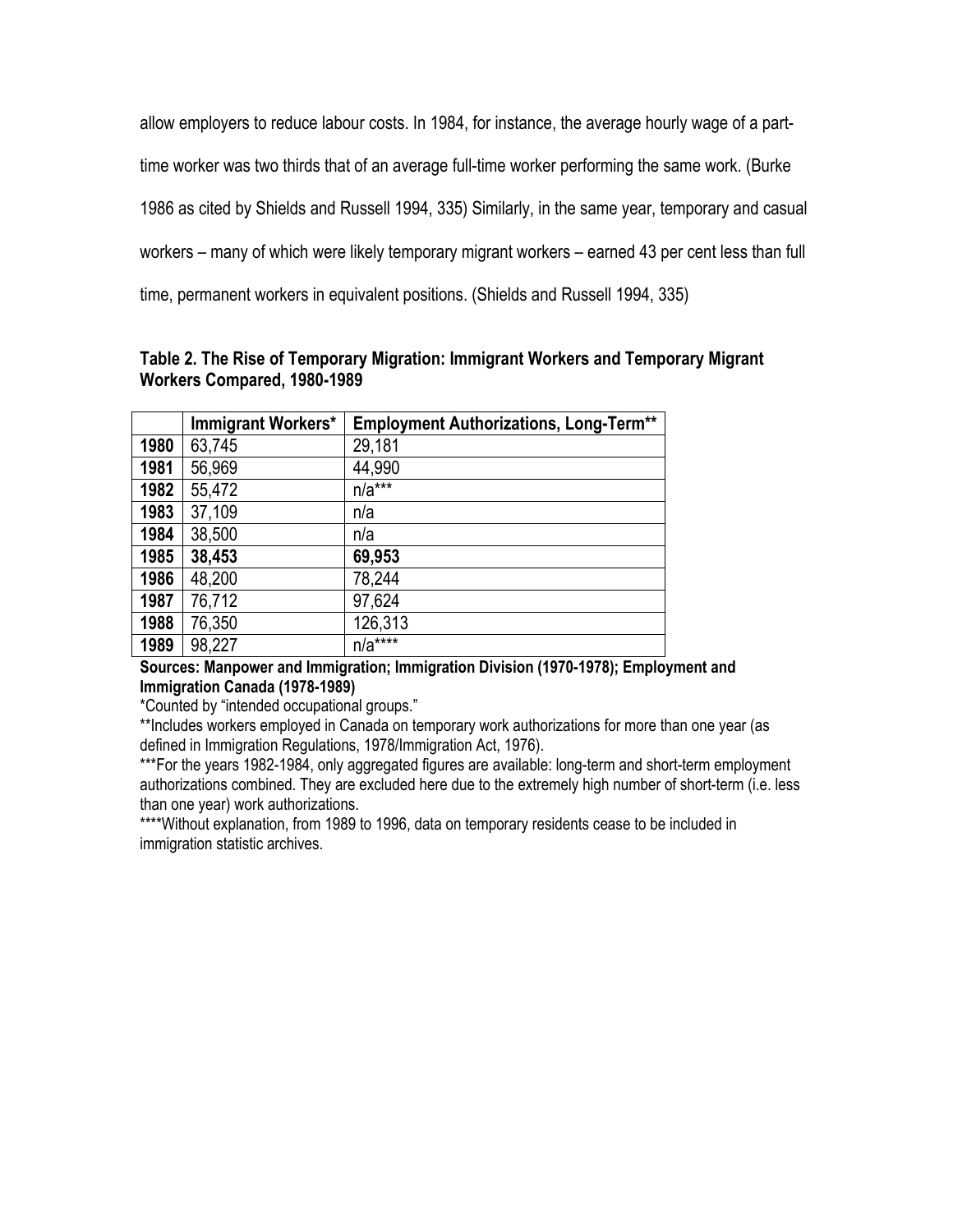|      | <b>Skilled Workers, Principal</b><br><b>Applicants</b> | <b>Employment Authorizations, Short and Long-</b><br>Term** |
|------|--------------------------------------------------------|-------------------------------------------------------------|
| 1999 | 41,544                                                 | 107,139                                                     |
| 2000 | 52,123                                                 | 116,565                                                     |
| 2001 | 58,911                                                 | 119,714                                                     |
| 2002 | 52,974                                                 | 110,915                                                     |
| 2003 | 45,377                                                 | 103,239                                                     |
| 2004 | 47,894                                                 | 112,553                                                     |
| 2005 | 52,269                                                 | 122,723                                                     |
| 2006 | 44,161                                                 | 139,103                                                     |
| 2007 | 41,251                                                 | 164,905                                                     |
| 2008 | 43,360                                                 | 192,519                                                     |
| 2009 | 40,729                                                 | 178,640                                                     |

## **Source: Facts and Figures 2008, Citizenship and Immigration Canada; Facts and Figures 2009, Citizenship and Immigration Canada**

\*In the most recent official statistical compilations available, for the years 1984-1998, skilled workers are counted as part of the "economic immigrant" category rather than as a distinct category. In order to maintain a consistent pattern of comparison with the earlier period featured in Table 2, Table 3 begins with the year 1999, from which time disaggregated figures for skilled workers as principal applicants are available. \*\*Unlike in the earlier period, disaggregated figures are unavailable for short and long-term temporary work authorizations. The figures included here represent initial entries and re-entries of temporary migrant workers on both long and short-term employment authorizations. Given the lack of disaggregation, these numbers risk overstating, to a certain extent, the proportion of temporary migrant workers employed in Canada for one year or more.

The increasing number of workers entering Canada on employment authorizations also reflects the various bilateral and multilateral trade agreements of the 1990s onward permitting labour mobility for highly skilled workers. (Fudge and MacPhail 2009) Also driven by the interests of employers, temporary migration of highly skilled workers is seen to increase the competitiveness of Canadian industries in the global context. Though Fudge and MacPhail (2009, 13) underline the lower number of entry requirements imposed on highly skilled temporary migrant workers relative to those imposed on lesser skilled temporary migrants, as Sharma (2006, 125) points out, both groups are unfree in that their mobility is restricted within Canada. More specifically, unlike workers with permanent resident status, under the 1973 Non-Immigrant Employment Authorization Program (NIEAP) and the subsequent, Temporary Foreign Worker Program, both sets of temporary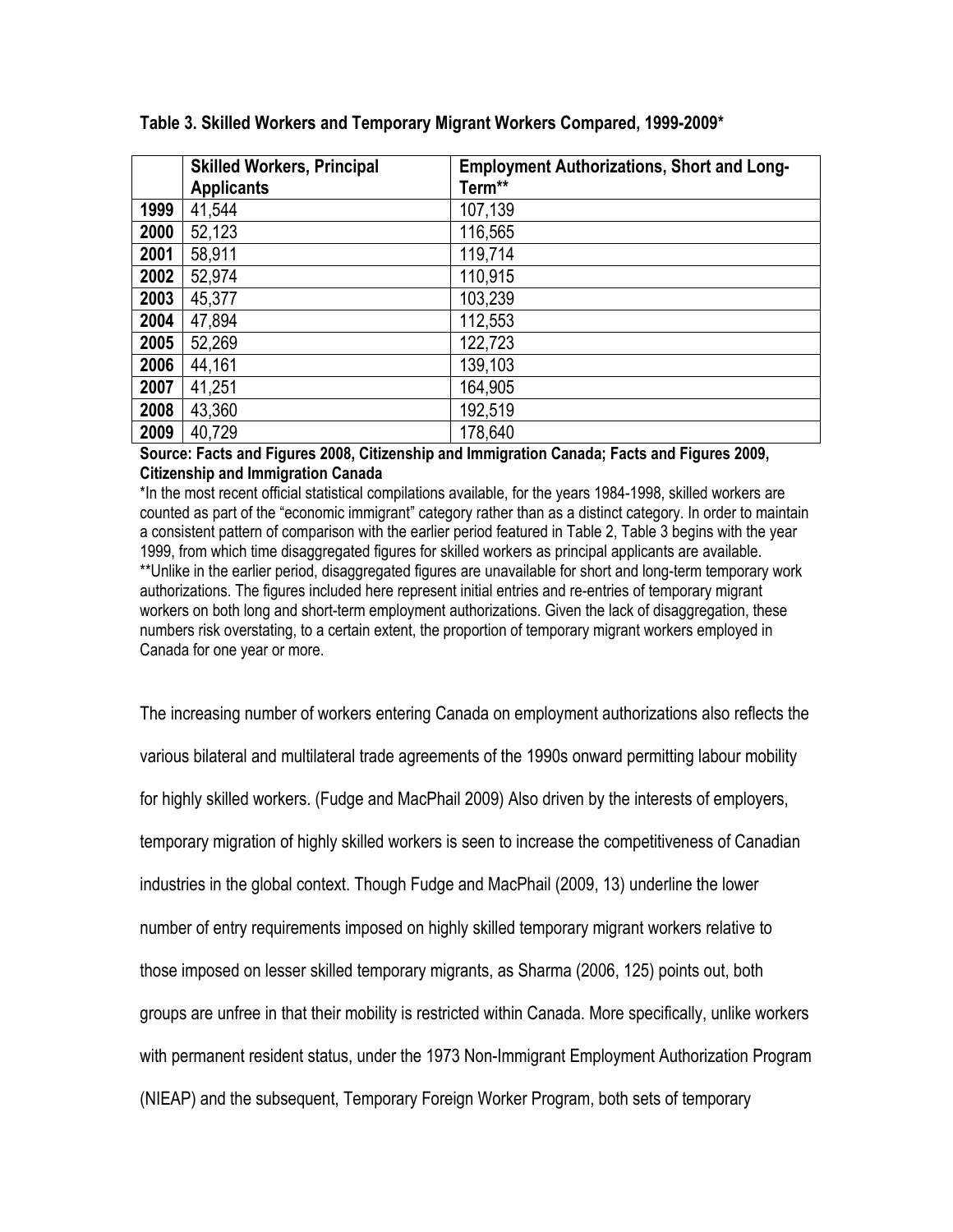migrants are bound to particular employers and hence particular geographic locations. Given that the legal status of temporary migrant workers is tied to employers, employers of temporary migrant workers hold yet more power in the already unequal employer-employee relationship and temporary migrant workers are thus more vulnerable to coercion or/and abuse in the workplace.

From 2001, following the pattern of the NIEAP and increased temporary labour migration through trade agreements, the Immigration and Refugee Protection Act (IRPA) allowed employers the possibility of further access to temporary migrant workers through an array of different mechanisms. (Fudge and MacPhail 2009, 11) This was in spite of projections of economists and some government policy analysts that net labour force growth, as well as net population growth, would occur solely through permanent migration by 2011 and 2031 respectively. (Denton et al. 1999; Gluszyski and Dhawan-Biswal 2008)

Rather than reverting back, then, in the early  $21<sup>st</sup>$  century, to the longer history of permanent migration and family reunification in light of long term needs to build an inclusive society and stable labour force, the Canadian state moved to deepen the shift to temporary migration. For example, the federal government created the Low Skilled Pilot Project in 2002, primarily in response to claims of shortages by employers having neglected to invest in apprenticeship training in the skilled trades sectors from the 1990s. (Canadian Labour Congress 2006) In 2006, in consultation with employers and provincial governments, the federal government created the Occupations Under Pressure Lists. (Valiani 2007) This program reduced from six weeks to one week the time employers in particular sectors were required to advertise job openings within Canada before being able to claim a labour shortage, and become eligible to recruit temporary migrant workers. In 2007 and 2008, the Expedited Labour Market Opinion guaranteed expedited government assessment of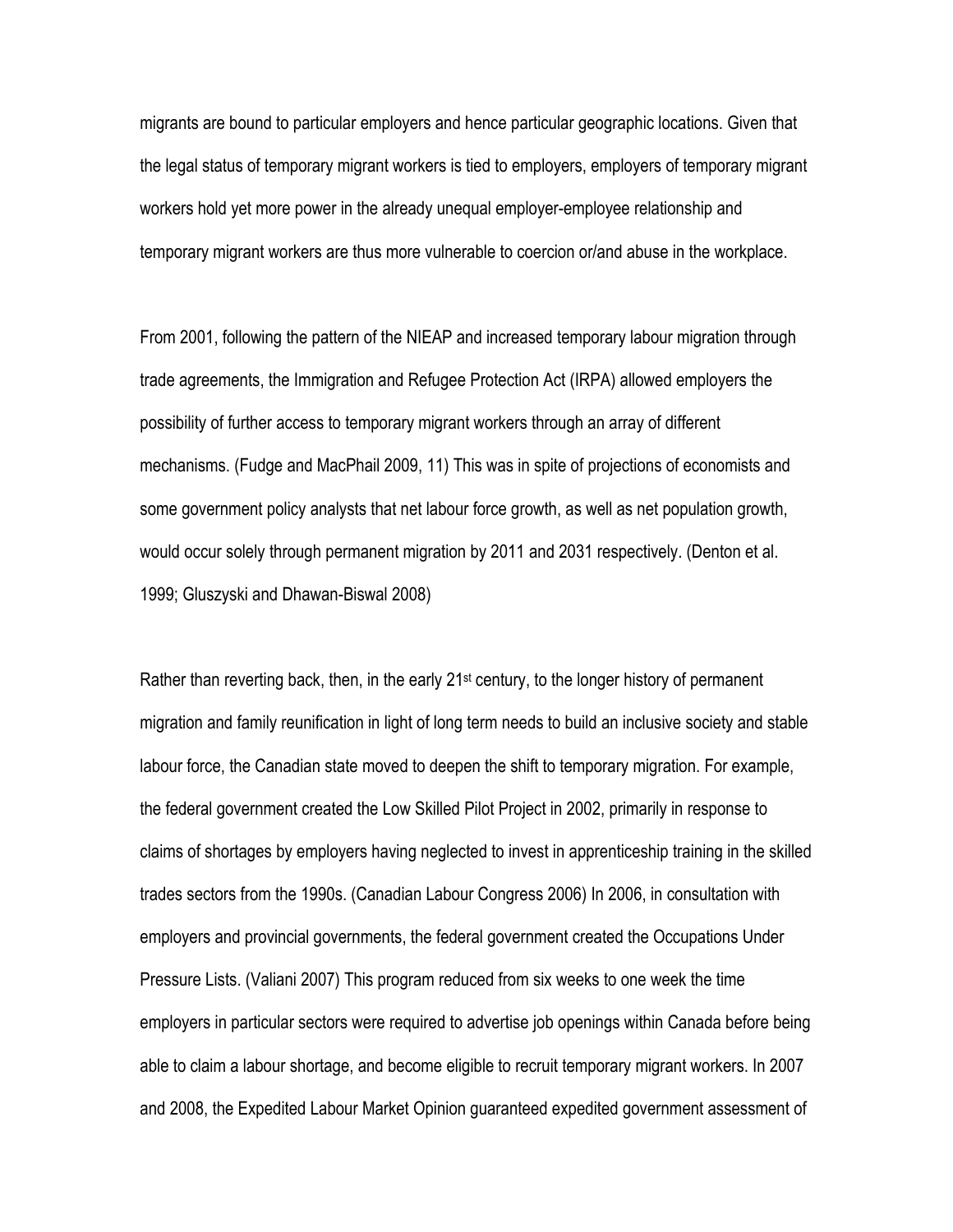employer applications to recruit temporary migrant workers in certain categories previously listed as 'occupations under pressure'. Through these various streams of the Temporary Foreign Worker Program, Canadian employers gained accelerated access to temporary migrant workers in a range of occupations and skill levels, while being required to provide less evidence of efforts to recruit and train workers within Canada.

# **Policy Shift, Early 21st Century: From public to private decision-making around permanent residency**

In August 2008, the federal government announced the creation of a new immigration program, the Canadian Experience Class (CEC). The CEC offers the "carrot" of permanent residency to international students and internationally trained workers of various skilled categories following the completion of 12 or 24 months of work (respectively) in Canada, on the basis of a temporary work authorization. The CEC thus further entrenches the "stick" held by Canadian employers to whom legal status of temporary migrant workers is bound through the temporary work authorization. Within the context of weakened and poorly enforced employment standards legislation in most Canadian provinces, migrant workers hoping to remain permanently in Canada and eventually sponsor their families are rendered yet more exploitable by employers well aware of their employees' precarious legal and economic status.

Additionally, the CEC follows the 2006 recommendation of the Citizenship and Immigration Section of the Canadian Bar Association that some temporary migrant workers be retained permanently in Canada where there is employer support. (CBA, Citizenship and Immigration Section 2006, 9) In other words, applications of temporary migrant workers and international students to remain in Canada as permanent residents are dependent on employer approval. Only after the completion of 12-24 months of full-time employment, during which employers can test workers for their suitability,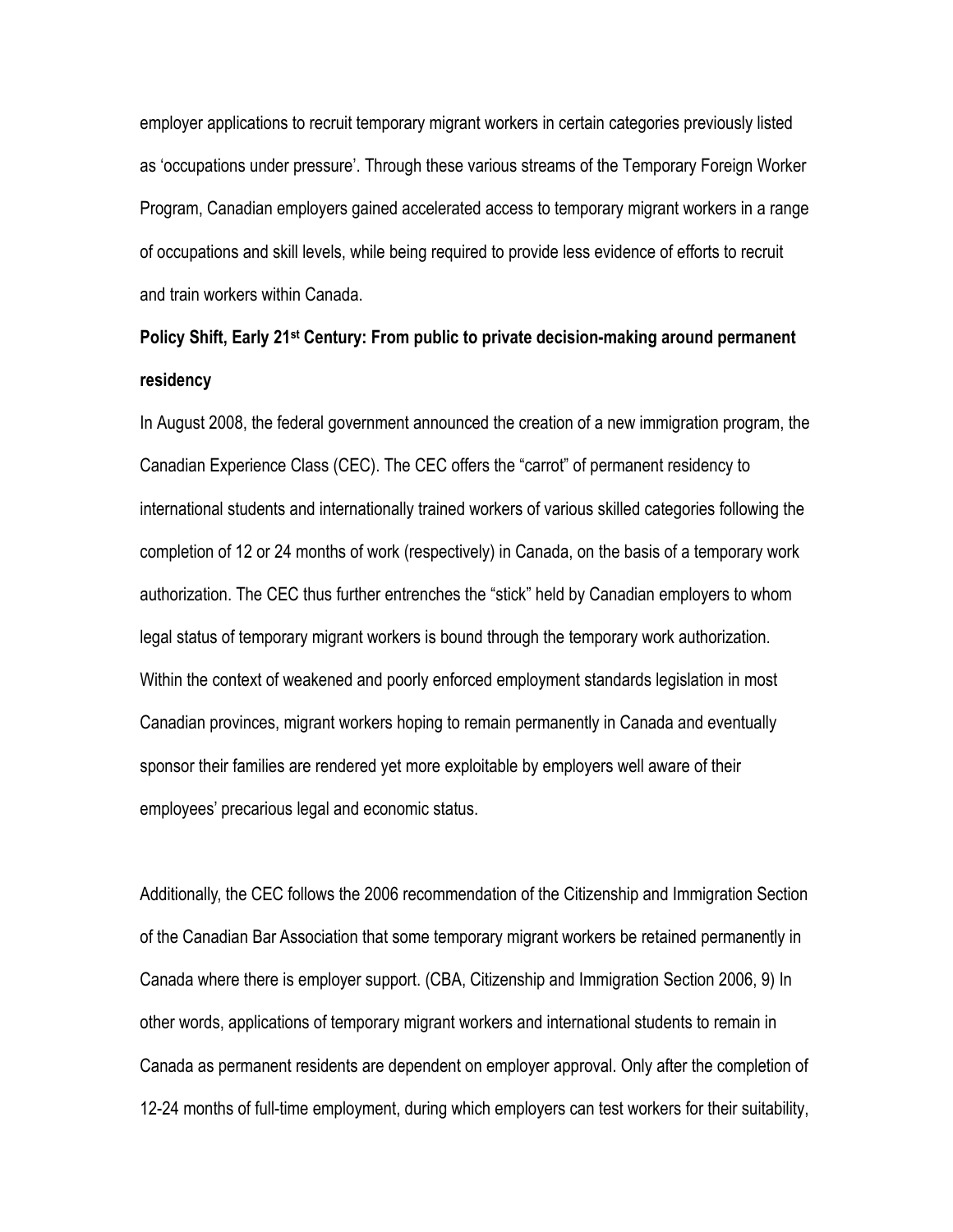are applicants accepted as worthy of remaining in Canada permanently. The language in Canada's 2007 federal budget elaborates further on this shared employer-state vision, rationalizing a \$33.6 million budgetary allocation for the establishment of a new immigration program based on temporary migration as a path to permanent residency:

To ensure that Canada retains the best and brightest with the talents, skills and knowledge to meet rapidly evolving labour market demands, the Government will introduce a new avenue to immigration by permitting, under certain conditions, foreign students with a Canadian credential and skilled work experience, and skilled temporary foreign workers who are already in Canada, to apply for permanent residence without leaving the country. Recent international graduates from Canadian post-secondary institutions with experience and temporary foreign workers **with significant skilled work experience** have **shown that they can succeed in Canada**, **that they have overcome many of the traditional barriers to integration**, and that they **have formed attachments to their** communities and **jobs** (sic). (Department of Finance Canada: 2007, 218, emphasis added)

Amendments to the Immigration and Refugee Protection Act (IRPA) quietly passed in June 2008, through the Budget Implementation Bill (C-38), sealed the shift of primary decision-making power around permanent residency from the state to employers. The amendments gave the power to the Minister of Citizenship and Immigration Canada to issue periodically changing instructions regarding the processing of applications for permanent residency, thereby replacing the first-come, first-serve system of application processing previously enshrined in IRPA. By way of example, these instructions may include limiting the number of permanent residency applications to be processed, prioritizing the processing of applications of workers in certain occupations, or capping the number of permanent residency applications accepted by category and otherwise.

The first set of instructions published by Citizenship and Immigration Canada (CIC) in November 2008 specified that new permanent residents to Canada under the Federal Skilled Worker category would be selected according to a list of 38 occupations. The 38 occupations – mainly in the health, construction, and other skilled trades sectors – were considerably similar to those appearing in the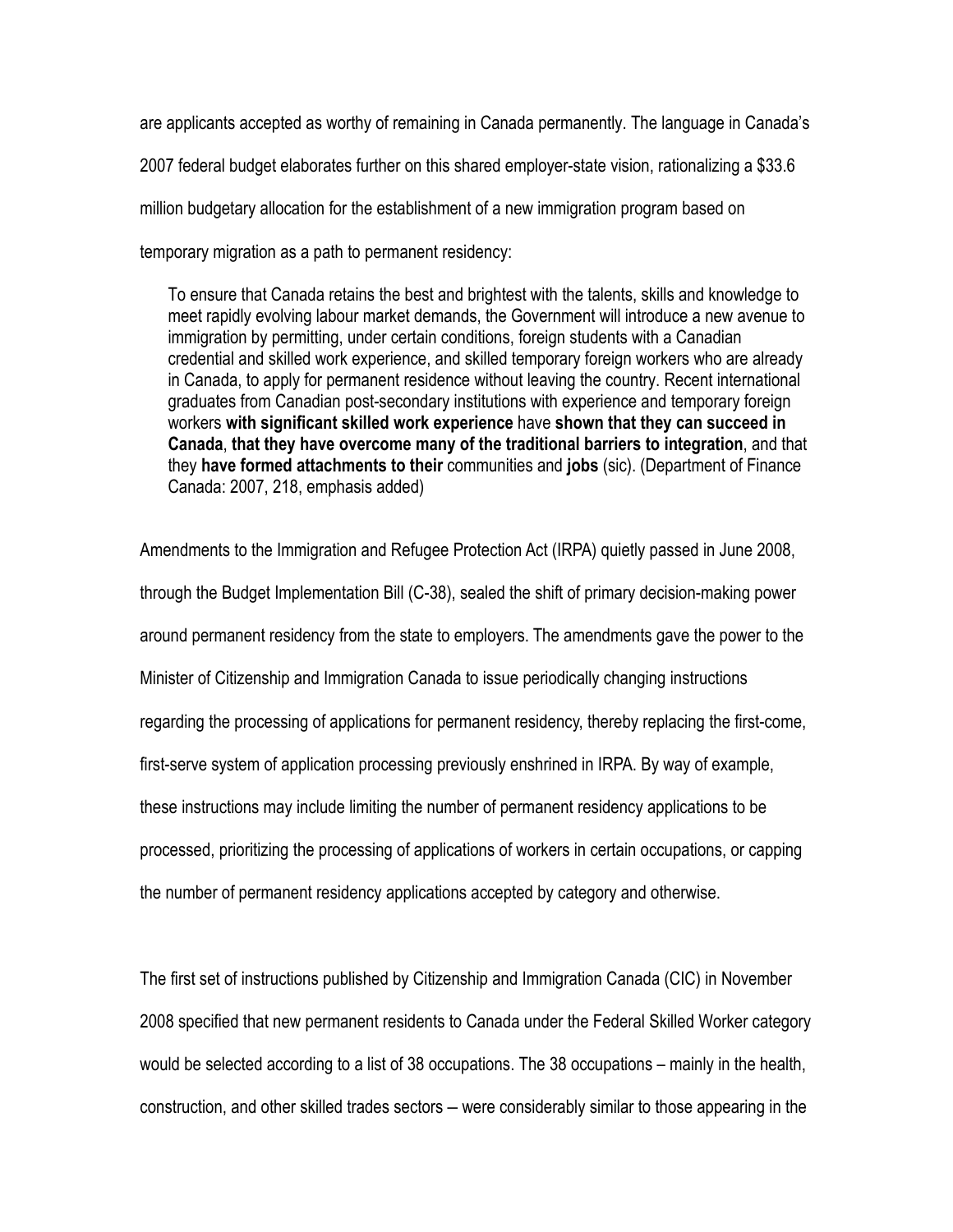employer-driven lists of "occupations under pressure" published in 2006 and additionally, were all drawn from the same skill levels included in the Canadian Experience Class.ii (Valiani 2009) The criteria accompanying the November 2008 list of 38 occupations stated that people already working in Canada on temporary work permits, and people able to secure employment contracts prior to arrival would be given priority in being considered for permanent residency. In June 2010, CIC released a revised list of 29 occupations prioritized for permanent residency drawn from the same skills levels as the previous list but reflecting slight changes in the labour demand of Canadian employers.

The shift of primary decision-making power to employers around access to permanent residency follows logically from the pattern of increased temporary labour migration driven by employers, but how well does it serve the long-term needs of Canadian society as a whole, particularly given a low birth rate and decreasing labour force due to retirement? An examination of the federal Live-in Caregiver Program (LCP) is useful in answering this question given that prior to the Canadian Experience Class program, the LCP was the only employer-driven immigration program in Canada offering temporary migrant workers a path to permanent resident status.

Formerly known as the Foreign Domestic Movement, the LCP is a program enabling individuals in Canada to employ live-in caregivers from other countries on the basis of temporary work authorizations. In 1982, due to political pressure from live-in caregivers and their allies, the program was amended, allowing live-in caregivers to apply for permanent residency upon completion of 24 months of live-in care work in Canada. How well does the LCP serve as a means of recruiting workers to eventually remain in Canada as permanent residents, as the CEC is ostensibly designed to do?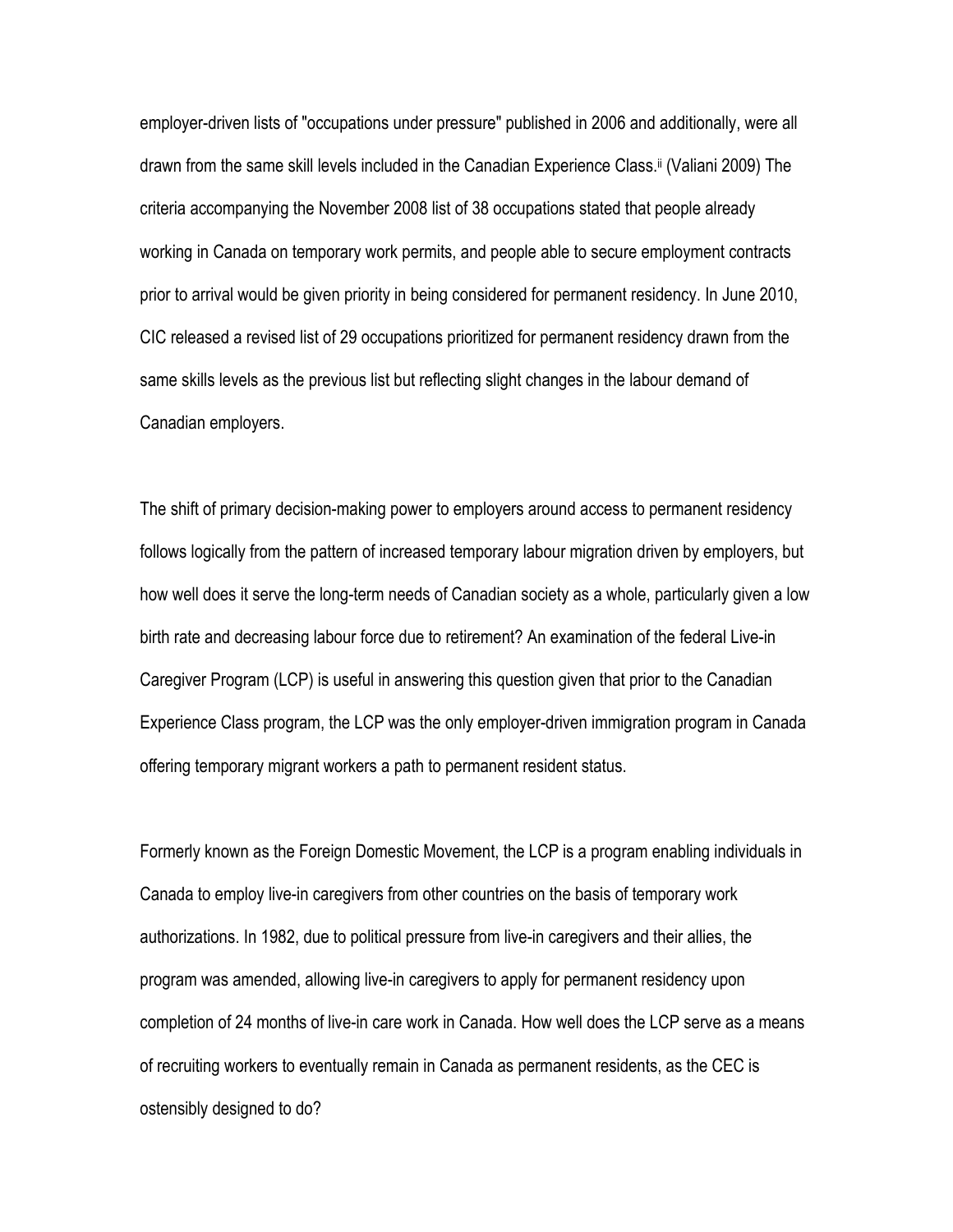Calculating on the basis of CIC data for the period 2003-2007, and taking into account the LCP requirement that workers complete 24 months of live-in work in Canada to qualify for permanent residency, the overall estimated retention rate for the period is 53 per cent (Valiani 2009).<sup>iii</sup> In other words, of the 19,072 live-in caregivers entering Canada from 2003-2005, only 10,043 attained permanent resident status by 2007. (see Table 4 below)iv

**TABLE 4. Initial Entry and Permanent Residency of Live-in Caregivers, 2003-2007 (raw data)** 

| Year | <b>Initial Entry</b><br>Live-in<br><b>Caregivers</b><br>(all Canada) | <b>Permanent Residency</b><br>Live-in Caregivers,<br>principal applicants<br>(all Canada) |
|------|----------------------------------------------------------------------|-------------------------------------------------------------------------------------------|
| 2003 | 5,110                                                                | 2,230                                                                                     |
| 2004 | 6,741                                                                | 2,496                                                                                     |
| 2005 | 7,221                                                                | 3,063                                                                                     |
| 2006 | 9,387                                                                | 3,547                                                                                     |
| 2007 | 13,840                                                               | 3,433                                                                                     |

**Source: Citizenship and Immigration Canada, RDM, Facts & Figures 2007.**  Reproduced from "The Shift in Canadian Immigration Policy and Unheeded Lessons of the Live-in Caregiver

Complicating matters further is the well-documented fact that many live-in caregivers are not able to complete the 24-month requirement within a period of two years of employment in Canada. $v$  For this reason, LCP requirements for permanent residency were changed, requiring workers to complete 24 months of live-in work within a period of three, rather than two years. $\nu$  It is therefore useful to examine estimated retention rates (ERR) over time, or, the ability of the program to retain migrant live-in caregivers as permanent residents by year, over a period of time. (Valiani 2009) The table reproduced below provides an estimation of the dynamics caused by discrepancies between official expectations underlying the LCP design, and the lived reality of workers having to change

Program." (Valiani 2009, 11)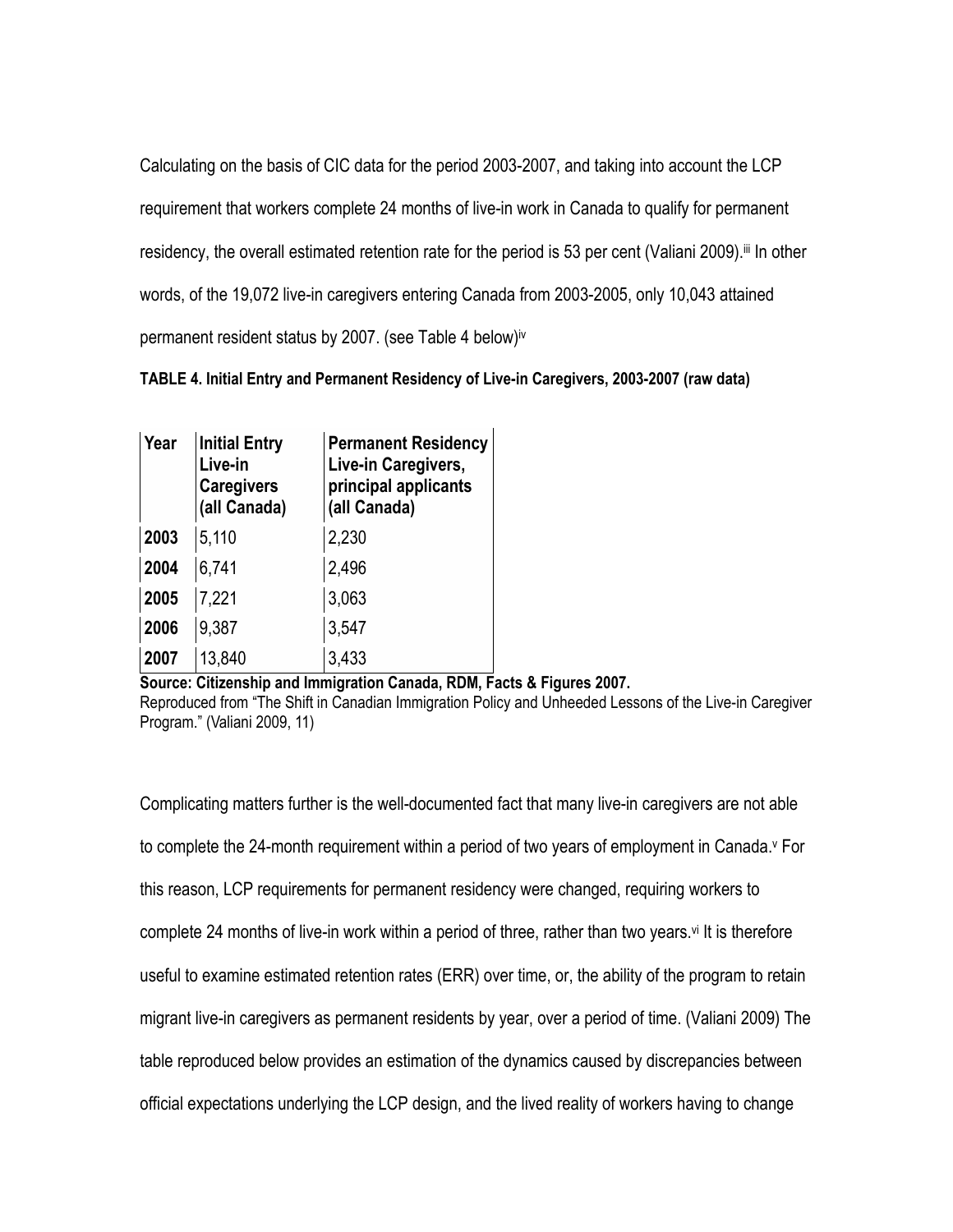employers at least once prior to being able to fulfill the 24 month live-in requirement. What must be underlined is that each time a temporary migrant worker changes employers, s/he is required to leave the workforce and obtain a new temporary work permit, which diminishes the time available to complete the 24 month requirement.

| ERR 2003*                                                                                                                                                                                                                                                                              | 60%                                                                                                                                                                                                                                                          |
|----------------------------------------------------------------------------------------------------------------------------------------------------------------------------------------------------------------------------------------------------------------------------------------|--------------------------------------------------------------------------------------------------------------------------------------------------------------------------------------------------------------------------------------------------------------|
| ERR 2004**                                                                                                                                                                                                                                                                             | 40%                                                                                                                                                                                                                                                          |
| ERR 2005***                                                                                                                                                                                                                                                                            | 28%                                                                                                                                                                                                                                                          |
| * This ratio is based on the assumption that all<br>live-in caregivers entering in 2003 attained<br>permanent resident status in 2005, as per the<br>official expectations underlying the LCP design.<br>Given the weaknesses of this assumption, this<br>ratio is an over-estimation. | ** This ratio allows for the widely-known<br>exception that not all live-in caregivers are able<br>to fulfill the 24 month requirement within 2<br>years.<br>*** This ratio allows for the possibility that some<br>live-in caregivers complete the 24 month |
|                                                                                                                                                                                                                                                                                        | requirement over a period of three to four years.                                                                                                                                                                                                            |

**TABLE 5. Estimated Retention Rates Over Time, Live-in Caregiver Program, 2003-2007**

Reproduced from "The Shift in Canadian Immigration Policy and Unheeded Lessons of the Live-in Caregiver Program." (Valiani 2009, 12)

Though growing numbers of migrant workers were granted entry to Canada under the LCP from 2003 to 2007, the estimated retention rate of the Program fell as low as 28 per cent, despite ongoing demand for labour in this occupational category. (Valiani 2009) For the 2003-2007 period, the decreasing ERRs over time indicate that each year, the LCP was less successful in retaining temporary migrant workers as permanent residents. The ERR diminishes over time because though drawing-in more migrant caregivers due to high demand and the LCP promise of permanent residency, the number of permanent residencies granted remained fairly stable as workers could not fulfill Program requirements and were obliged to extend their temporary status for periods up to four years. All of this suggests that the LCP, and the model of employer-driven, temporary migration as path to permanent residency are unsuccessful in terms of building labour supply.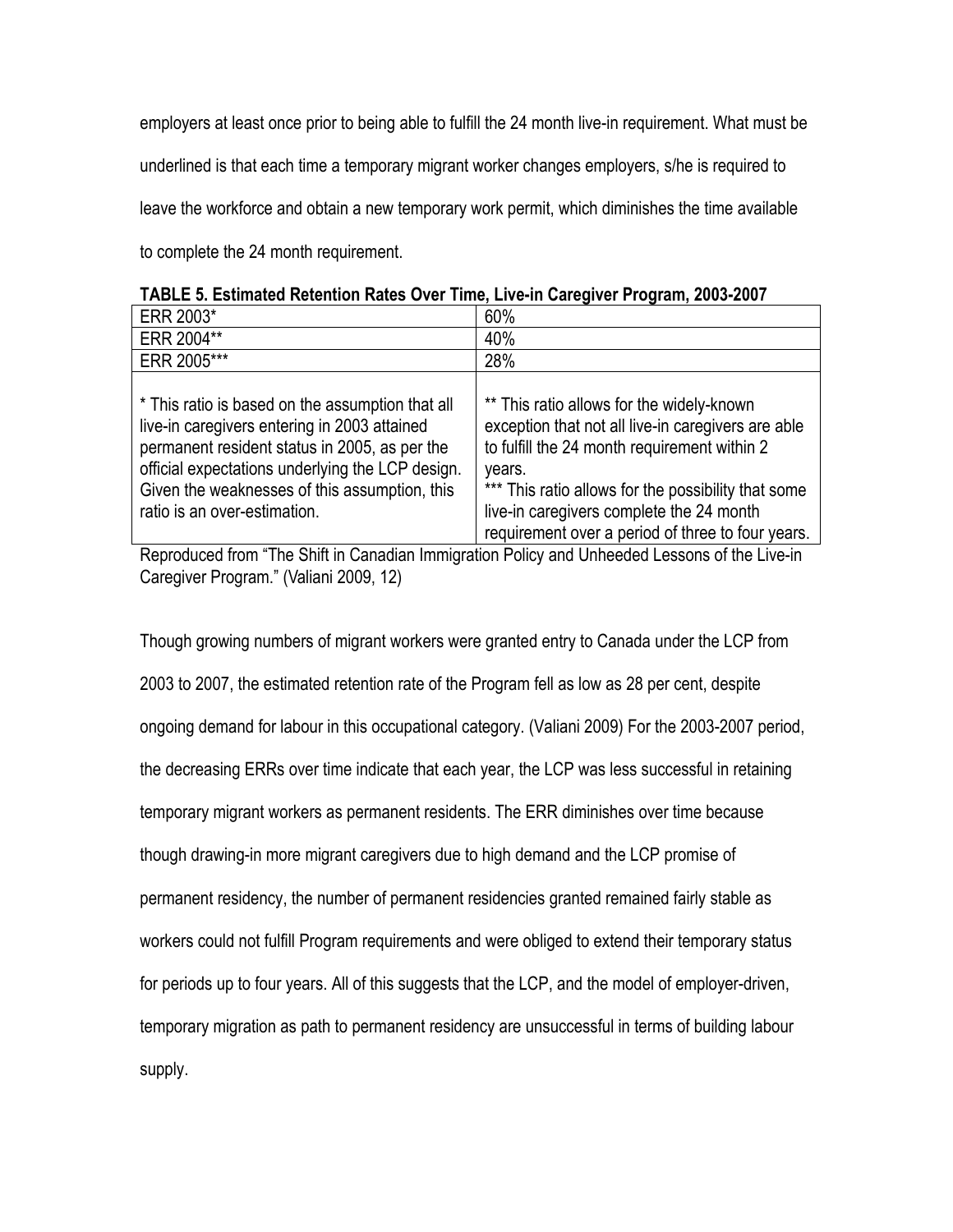Adding a longer term dimension are the figures tracking the number of spouses and dependents of live-in caregivers attaining permanent residency between 2003 and 2007. The numbers are low in comparison to the number of spouses and dependents obtaining permanent residency under principal applicants of the Federal Skilled Worker and Self-Employed Worker categories in the same period. (See Figures 1 and 2 below) This confirms that with regard to the long term needs of Canadian society – labour force expansion and social inclusion – the historical model of permanent migration and family reunification offers far more promise than the employer-driven model of temporary migration as a path to permanent residency

# **Figure 1. Family Reunification, Labour Force Expansion, Live-in Caregivers**



**Family Reunification/Labour Force Expansion: Live-in Caregivers**

**Source: Citizenship and Immigration Canada, RDM Facts and Figures 2007.**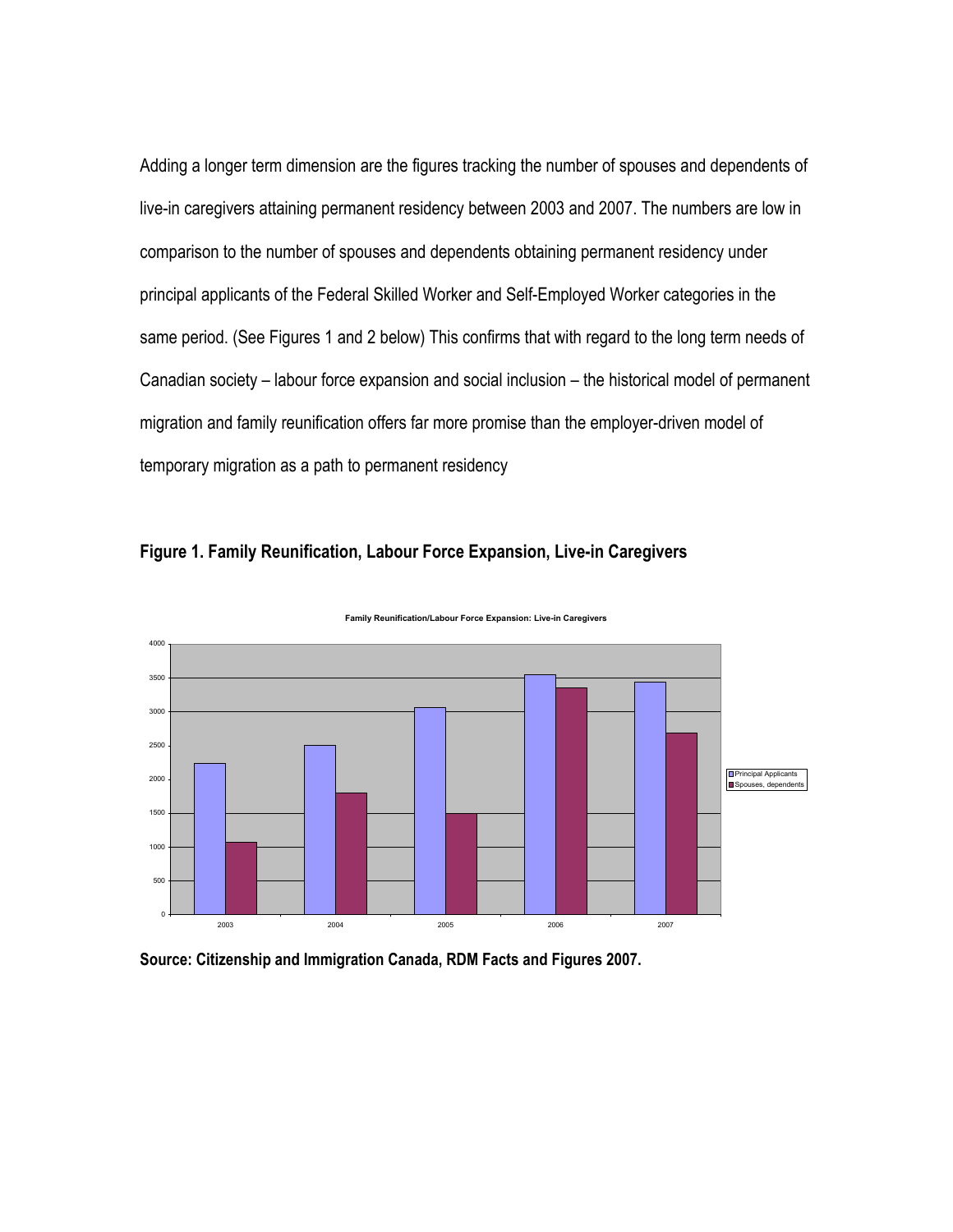



**Family Reunification/Labour Force Expansion, Skilled and Self-Employed Workers**

With regard to the ability of the Canadian Experience Class to retain temporary migrants as permanent residents, a fair evaluation is difficult given the relatively recent introduction of the program. Thus far the figures reflect the pattern traced for the LCP. In 2009, 1,774 primary applicants and 770 dependents were admitted to Canada under the CEC, amounting to a total of 2,544. (CIC 2010a) This is far below the 25,500 permanent residents the federal government expected to retain through the CEC program in 2009. (Mamann: 2010)

**Source: Citizenship and Immigration Canada, Facts and Figures 2008.**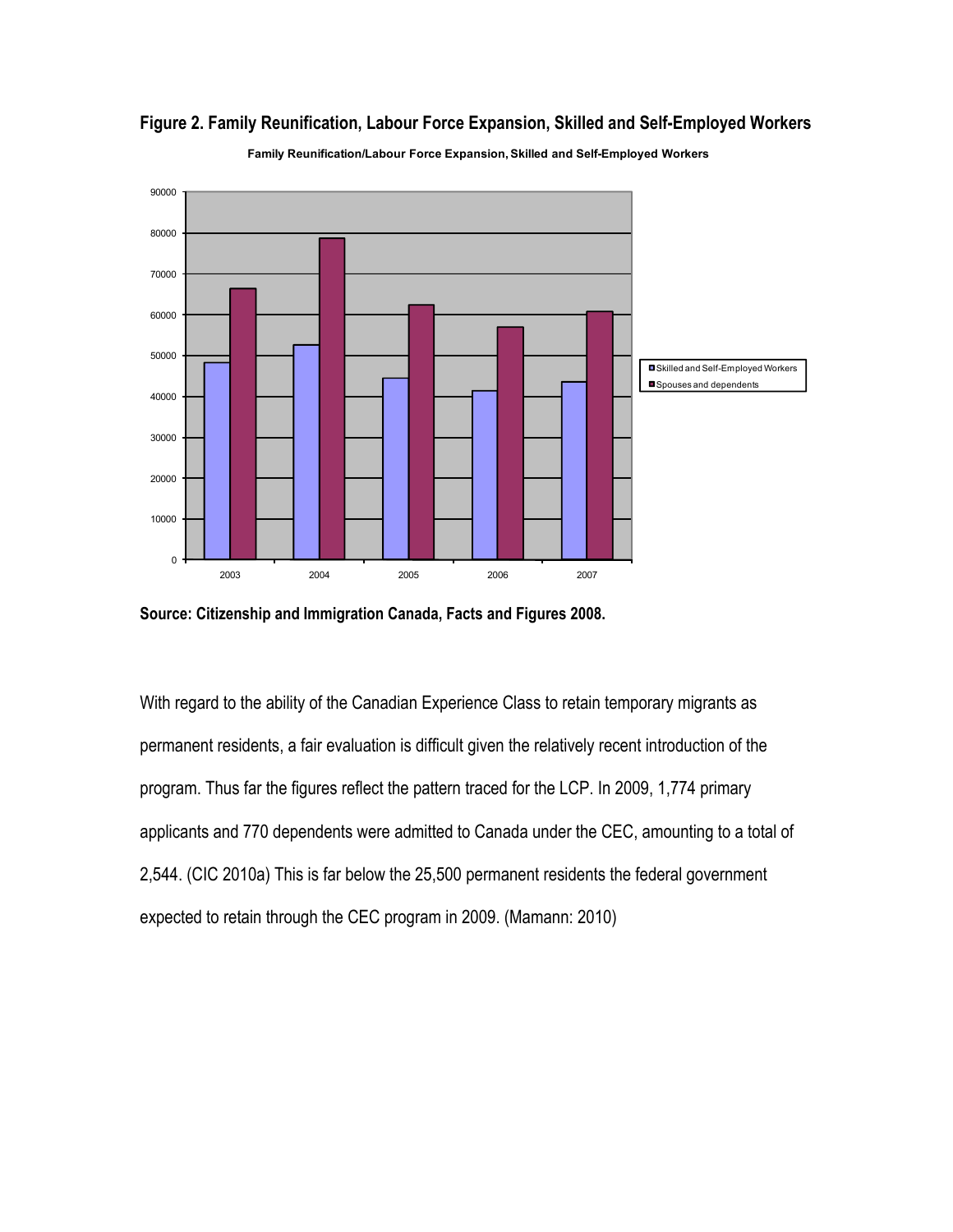## **Conclusion**

This chapter traces two major, inter-related shifts in Canadian immigration policy: the shift from permanent to temporary migration, and the shift from a publicly-determined immigration system to one driven by private interests. As part of labour force restructuring reflecting the changing needs of employers from the late 1970s, employer-driven temporary migration replaced permanent migration as the principal means of entry of internationally-trained workers to Canada. In turn, in the early 21st century, the Canadian state transferred primary decision-making around access to permanent residency of internationally-trained workers to Canadian employers. Drawing from retention data calculated for one sample period of the Live-in Caregiver Program – the longeststanding immigration program in Canada based on employer-driven determination of entry and access to permanent residency – it is demonstrated that an employer-driven immigration system is unlikely to provide for the long-terms needs of building a stable labour force and socially inclusive society in Canada.

## **References**

Arat-Koc, Sedef. 1992. "Immigration Policies, Migrant Domestic Workers and the Definition of Citizenship in Canada." **In Deconstructing a Nation: Immigration, Multiculturalism and Racism in '90's Canada**. Ed. V. Satzewich. Halifax: Fernwood.

Arat-Koc, Sedef. 2001. **Caregivers Break the Silence**. Toronto: Intercede.

Canadian Bar Association – National Citizenship and Immigration Section. "Low Skilled Worker Pilot Project," Submitted to Human Resources and Skills Development Canada, May 2006.

Canadian Labour Congress (2006). **Submission by the Canadian Labour Congress to the House of Commons Standing Committee on Human Resources, Social Development and the Status of Persons with Disabilities,** November 28, Ottawa: Canadian Labour Congress.

Citizenship and Immigration Canada (2009a). **Facts and Figures 2008**. Ottawa: Minister of Public Works and Government Services.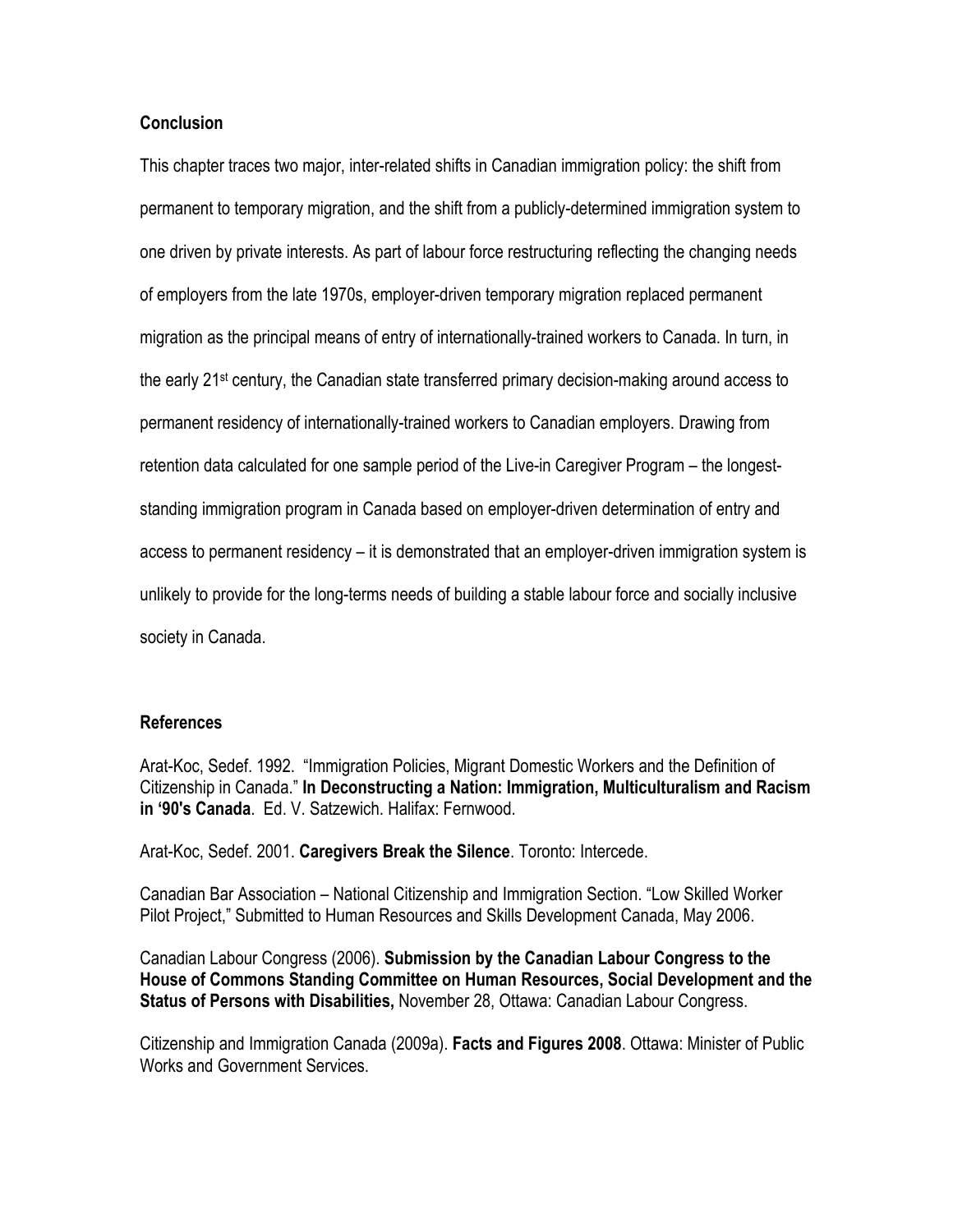Citizenship and Immigration Canada (2009b). "Minister Kenney Proposes Significant Improvements to the Live-in Caregiver Program." Press Release. http://www.cic.gc.ca/english/department/media/releases/2009/2009-12-12.asp Accessed August 19 2010.

Citizenship and Immigration Canada (2010a). **Facts and Figures 2009**. Ottawa: Minister of Public Works and Government Services,

http://www.cic.gc.ca/english/resources/statistics/facts2009/temporary/01.asp Accessed August 16 2010.

Citizenship and Immigration Canada (2010b). Eligibility Criteria for Federal Skilled Worker Applicants. http://www.cic.gc.ca/english/immigrate/skilled/apply-who-instructions.asp#list Accessed August 19, 2010.

Citizenship and Immigration Canada (2010c). "Minister Kenney announces improvements affecting temporary foreign workers, including live-in caregivers. Press Release." http://www.cic.gc.ca/english/department/media/releases/2010/2010-08-18.asp Accessed 19 August 2010.

Denton, Frank, Christine Feaver and Byron Spencer (1997). "Immigration, Labour Force, and the Age Structure of the Population." Quantitative Studies in Economics and Population Research Reports. McMaster University.

Department of Manpower and Immigration (2005). **1966-1976 Immigration Statistics**. Ottawa: Canada Immigration Division. http://epe.lac-bac.gc.ca/100/202/301/immigration\_statisticsef/index.html Accessed August 16 2010.

Employment and Immigration Canada (2005). **1977-1987 Immigration Statistics**. Ottawa: Minister of Supply and Services. http://epe.lac-bac.gc.ca/100/202/301/immigration\_statistics-ef/index.html Accessed August 16 2010.

Howard, Cori (2007). "The steep price of becoming 'dollar mommy,'" Globe and Mail, October 16.

Mamann, Guidy. 2010. "The incredible shrinking of the Canadian Experience Class," **Metro Canada**, 15 March.

McBride, Stephen and John Shields. 1997. **Dismantling a Nation – The Transition to Corporate Rule in Canada**. Halifax: Fernwood.

Shields, John and Bob Russell (1994). "Part-time Workers, the Welfare State, and Labour Market Relations" in **Continuities and Discontinuities – The Political Economy of Social Welfare and Labour Market Policy in Canada**, pp. 327-349, eds. Andrew Johnson, Stephen McBride, Patrick Smith. Toronto: University of Toronto Press.

Tomasz Gluszyski and Urvashi Dhawan-Biswal (2008). "Reading skills of young immigrants in Canada: the effects of duration of residency, home language exposure and schools." Publication of the Learning Policy Directorate, Strategic Policy and Research, Human Resources and Social